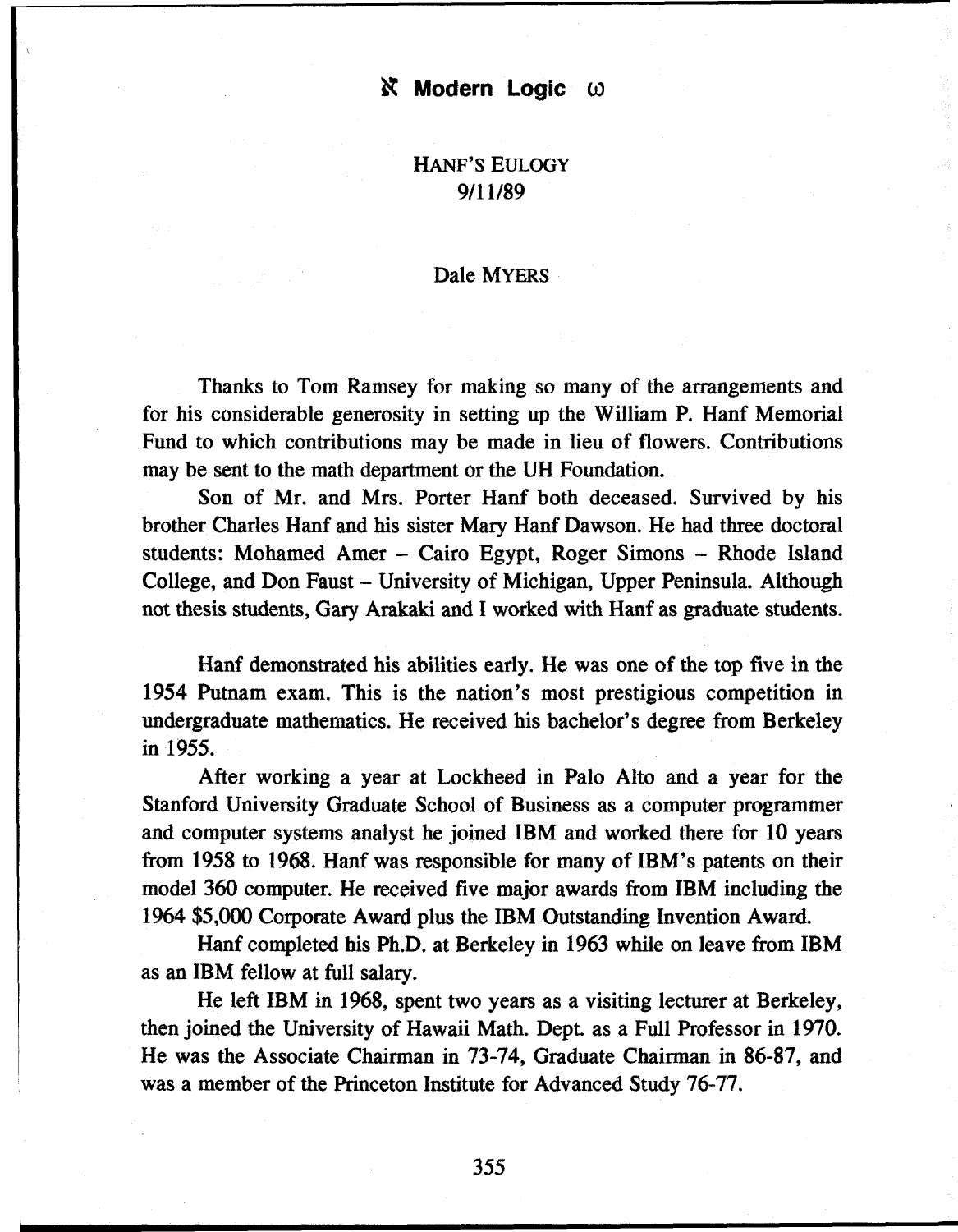In his nonacademic life, he was known primarily for his wheeling and dealing in real estate. He owned and lived in many condo's and houses. One at the end of University Ave. near the Ala Wai canal, one in Nanakuli on the Wainai coast, my favorite, a pole house he built above Pupukea overlooking the north shore, and most recently a townhouse in the Palisades. At the time of his death he owned a house in Paiolo, a half interest in a Waikiki apartment and the townhouse in Kaneohe where he died.

Hanf was a bit of a carpenter with a distinctive simple but massive style that I liked. He built walls, tables, stairways, waterbed platforms and the like from large 2 by 8 planks fastened securely with large bolts.

Hanf was an amateur painter, I recall seeing maybe a half dozen or so of paintings. He also liked music and organs, pipe organs in particular. I recall him playing a small organ he had in his Waikiki place. He didn't play well but he clearly enjoyed playing. Curiously, for a nonreligious man, his favorites were the church hymns, "Abide With Me" and "Onward Christian Soldiers".

Hanf did excel in photography. He had good equipment and knew how to use it. At one time he developed his own pictures in a darkroom he set up in an apartment bathroom. He took good pictures; his favorite pictures were of his friends surfing. One of his surfing pictures is used in the Math Department's graduate program brochure.

Bill was about the most unassuming and unpretentious man I've known. So much so that many colleagues were unaware of how famous he was in logic. His work in mathematical logic was brilliant.

Hanf, almost casually discovered that with every language of mathematics, there is a naturally associated, usually rather large cardinal number, now called Hanf's number. The proof of the number's existence was simple but the number turned out to be quite important and the calculation of the number for various languages has often proven extremely difficult. Much research effort is still being expended in the calculation of his numbers. Ironically, although Hanf is more famous for these numbers than anything else, he had almost no interest in them or in any other uncountable objects.

Bill only wrote nine papers. But each one solved a major outstanding problem. He wrote his first paper in 1957 before he received his doctorate; his last was a joint paper with me in 1983.